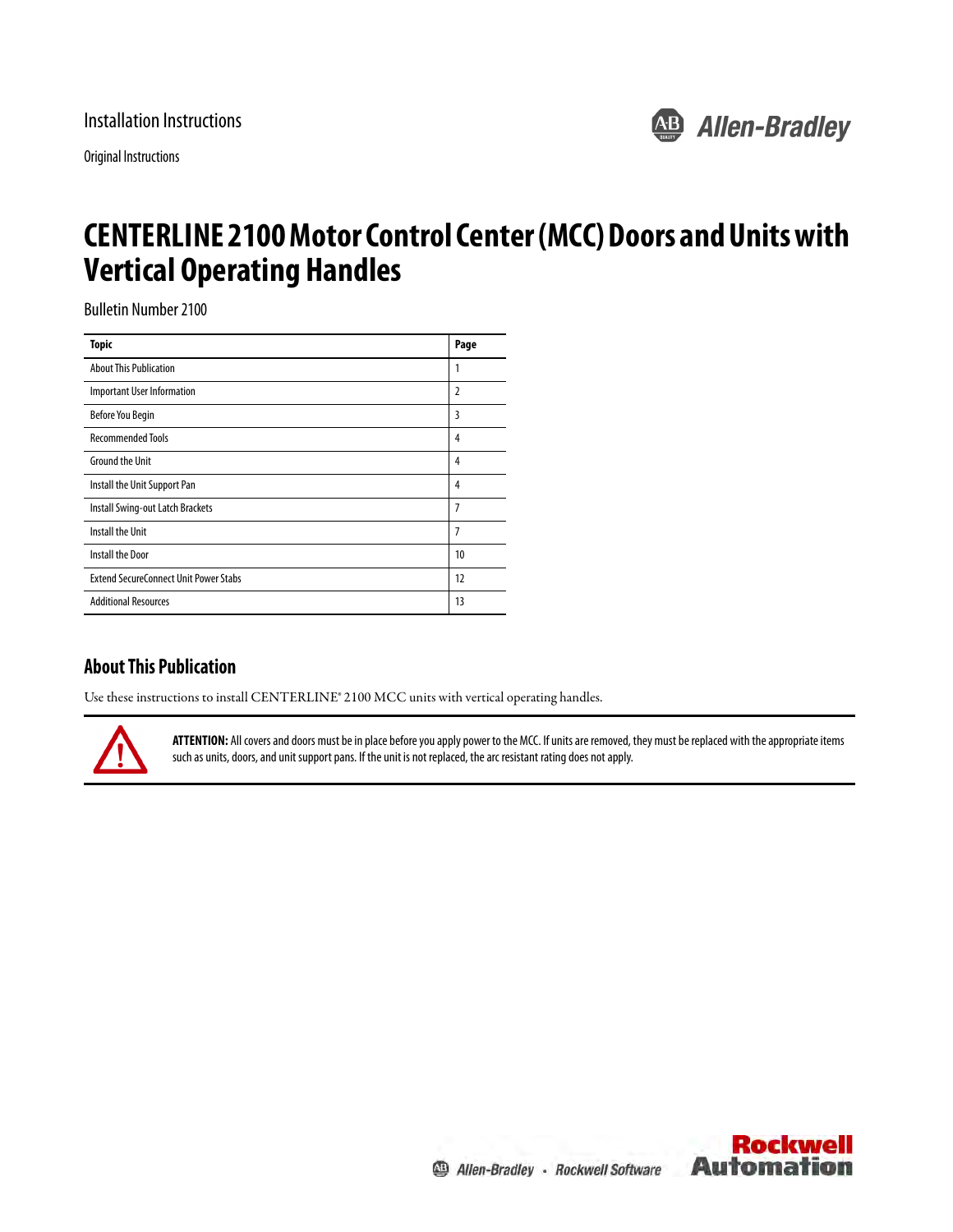## <span id="page-1-0"></span>**Important User Information**

Read this document and the documents listed in the additional resources section about installation, configuration, and operation of this equipment before you install, configure, operate, or maintain this product. Users are required to familiarize themselves with installation and wiring instructions in addition to requirements of all applicable codes, laws, and standards.

Activities including installation, adjustments, putting into service, use, assembly, disassembly, and maintenance are required to be carried out by suitably trained personnel in accordance with applicable code of practice.

If this equipment is used in a manner not specified by the manufacturer, the protection provided by the equipment may be impaired.

In no event will Rockwell Automation, Inc. be responsible or liable for indirect or consequential damages resulting from the use or application of this equipment.

The examples and diagrams in this manual are included solely for illustrative purposes. Because of the many variables and requirements associated with any particular installation, Rockwell Automation, Inc. cannot assume responsibility or liability for actual use based on the examples and diagrams.

No patent liability is assumed by Rockwell Automation, Inc. with respect to use of information, circuits, equipment, or software described in this manual.

Reproduction of the contents of this manual, in whole or in part, without written permission of Rockwell Automation, Inc., is prohibited.

Throughout this manual, when necessary, we use notes to make you aware of safety considerations.



**WARNING:** Identifies information about practices or circumstances that can cause an explosion in a hazardous environment, which may lead to personal injury or death, property damage, or economic loss.



**ATTENTION:** Identifies information about practices or circumstances that can lead to personal injury or death, property damage, or economic loss. Attentions help you identify a hazard, avoid a hazard, and recognize the consequence.

**IMPORTANT** Identifies information that is critical for successful application and understanding of the product.

Labels may also be on or inside the equipment to provide specific precautions.



**SHOCK HAZARD:** Labels may be on or inside the equipment, for example, a drive or motor, to alert people that dangerous voltage may be present.



**BURN HAZARD:** Labels may be on or inside the equipment, for example, a drive or motor, to alert people that surfaces may reach dangerous temperatures.



**ARC FLASH HAZARD:** Labels may be on or inside the equipment, for example, a motor control center, to alert people to potential Arc Flash. Arc Flash will cause severe injury or death. Wear proper Personal Protective Equipment (PPE). Follow ALL Regulatory requirements for safe work practices and for Personal Protective Equipment (PPE).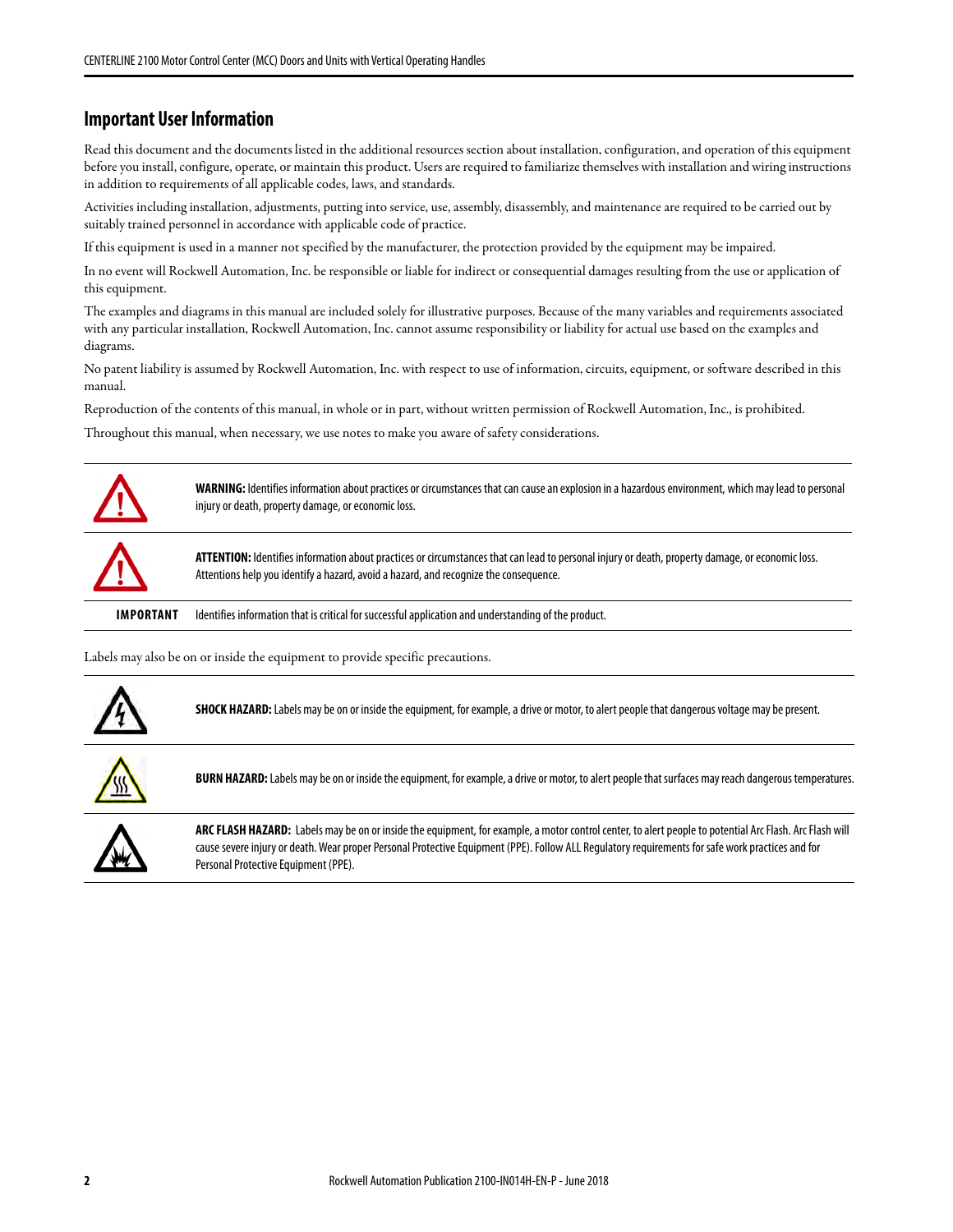# <span id="page-2-0"></span>**Before You Begin**

Follow this procedure before you begin installing your unit.

- 1. Remove all packaging material from the unit.
- 2. Read the unit installation instructions.
- 3. Familiarize yourself with the unit.



- 4. Inspect unit for any damage that is caused during shipment.
- 5. To verify proper operation, manually exercise all switches, control auxiliary switches, circuit breakers, their respective operators, unit interlocks, trip mechanisms (test by pushing the 'Push to Trip' button), and any other operating mechanisms.
- 6. For SecureConnect™ units, verify that power stabs fully extend and retract.



**ATTENTION:** When you install units for CENTERLINE 2100 motor control centers with ArcShield™ baffles, you must make sure that you are installing a unit that has the same arc resistance rating as the MCC in which it is being installed. Units that are not rated for 100 ms arc duration must not be installed in a section that is rated for 100 ms arc duration. If the incorrect unit is installed, the arc resistant rating does not apply.



**ATTENTION:** SecureConnect units must be installed in Series P or later CENTERLINE 2100 motor control centers. If you install a SecureConnect unit in a Series N or earlier MCC, you must have compatible bus covers installed. For more information, contact your local Allen-Bradley distributor or Rockwell Automation sales representative.

Openings

Series N or Earlier Bus Cover Stab Openings



Series P or Later Bus Cover Stab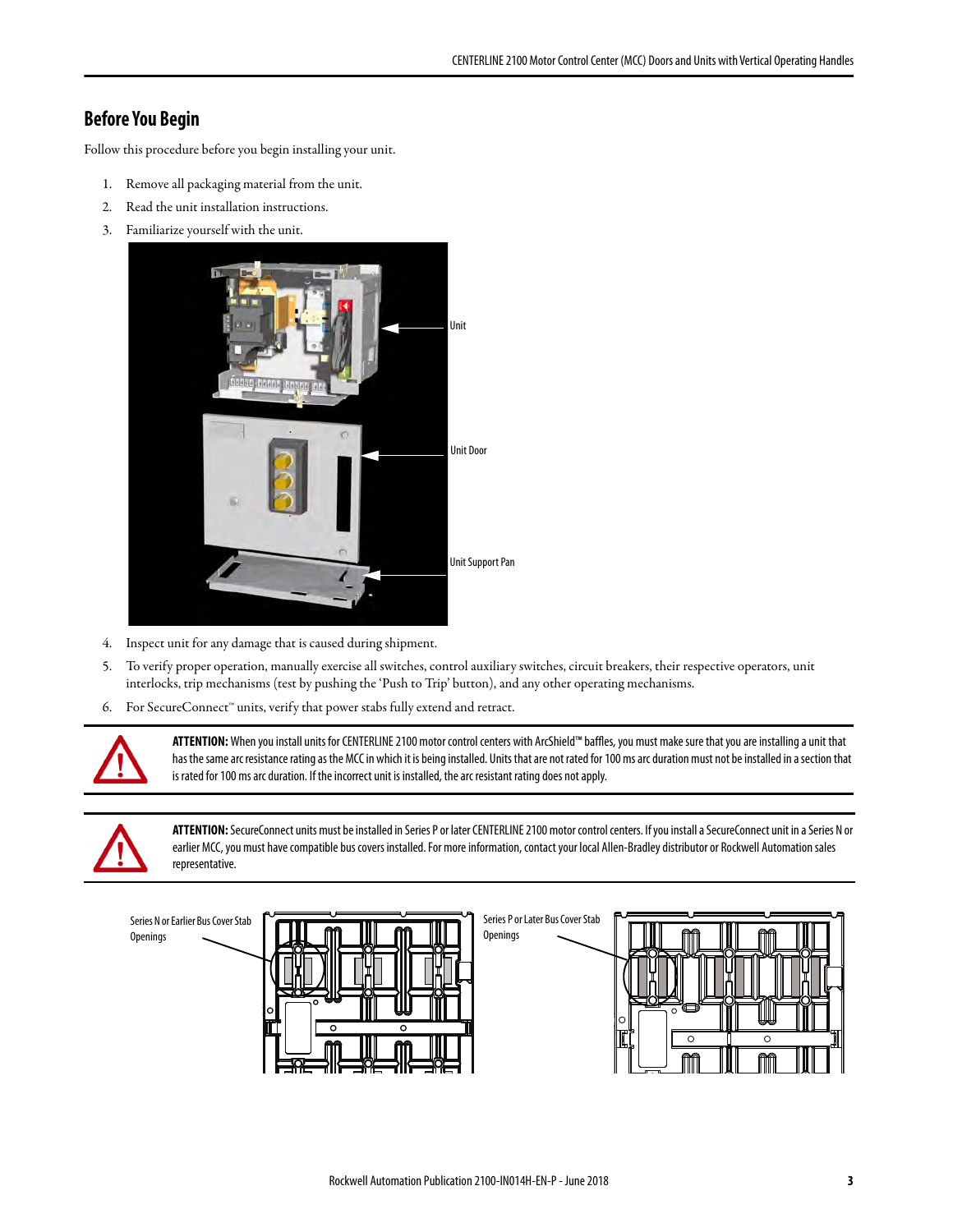## <span id="page-3-0"></span>**Recommended Tools**

You need the following tools:

- Screwdriver
- 5/16 in. and a 3/8 in. socket wrench, for installing ArcShield units
- 1/4 in. hex tool, for installing SecureConnect units
- Multi-meter with fine-point probes

### <span id="page-3-1"></span>**Ground the Unit**

Follow this procedure to ground the unit.



**ATTENTION:** If this unit is installed in a series E…J section without a vertical plug-in ground bus, it is necessary to either install a vertical plug-in ground bus kit, catalog number 2100H-GS1, 2100H-79U, or 2100H-79UT, or ground the unit to the structure ground bus. Follow NFPA 70E safety guidelines when working on energized equipment. To avoid personal injury and damage to the unit, be certain that the unit operating handle is in the OFF/O position before proceeding.

1. Determine the minimum size grounding-conductor that is required from the following table.

| <b>Grounding Connector</b><br>(minimum size #AWG) | <b>Current Ratings (Amps)</b> | <b>Horsepower Rated Units</b><br>(NEMA size) |
|---------------------------------------------------|-------------------------------|----------------------------------------------|
| 10                                                | 060                           | 1,2                                          |
| 8                                                 | 61100                         |                                              |
| b                                                 | 101200                        | 4                                            |
|                                                   | 201300                        |                                              |
|                                                   | 301400                        |                                              |

2. To ground the unit to the structure ground bus, attach a unit grounding conductor between the unit chassis and the structure ground bus. The size of the grounding connector is based on the unit current rating.

# <span id="page-3-2"></span>**Install the Unit Support Pan**

Follow this procedure to install the support pan.

**IMPORTANT** The unit support pans above (or wireway pans for the topmost units in a section) and below the unit compartment must be in place before installing the unit.



**ATTENTION:** All covers and doors must be in place before you apply power to the MCC. If units are removed, they must be replaced with the appropriate items, such as units, doors, and unit support pans.



**ATTENTION:** If power sources are connected to the motor control center, use extreme caution when you insert units. All buses and the line sides of the inserted units are energized, and contact with these parts can cause injury and death. Follow NFPA 70E safety guidelines when working on energized equipment.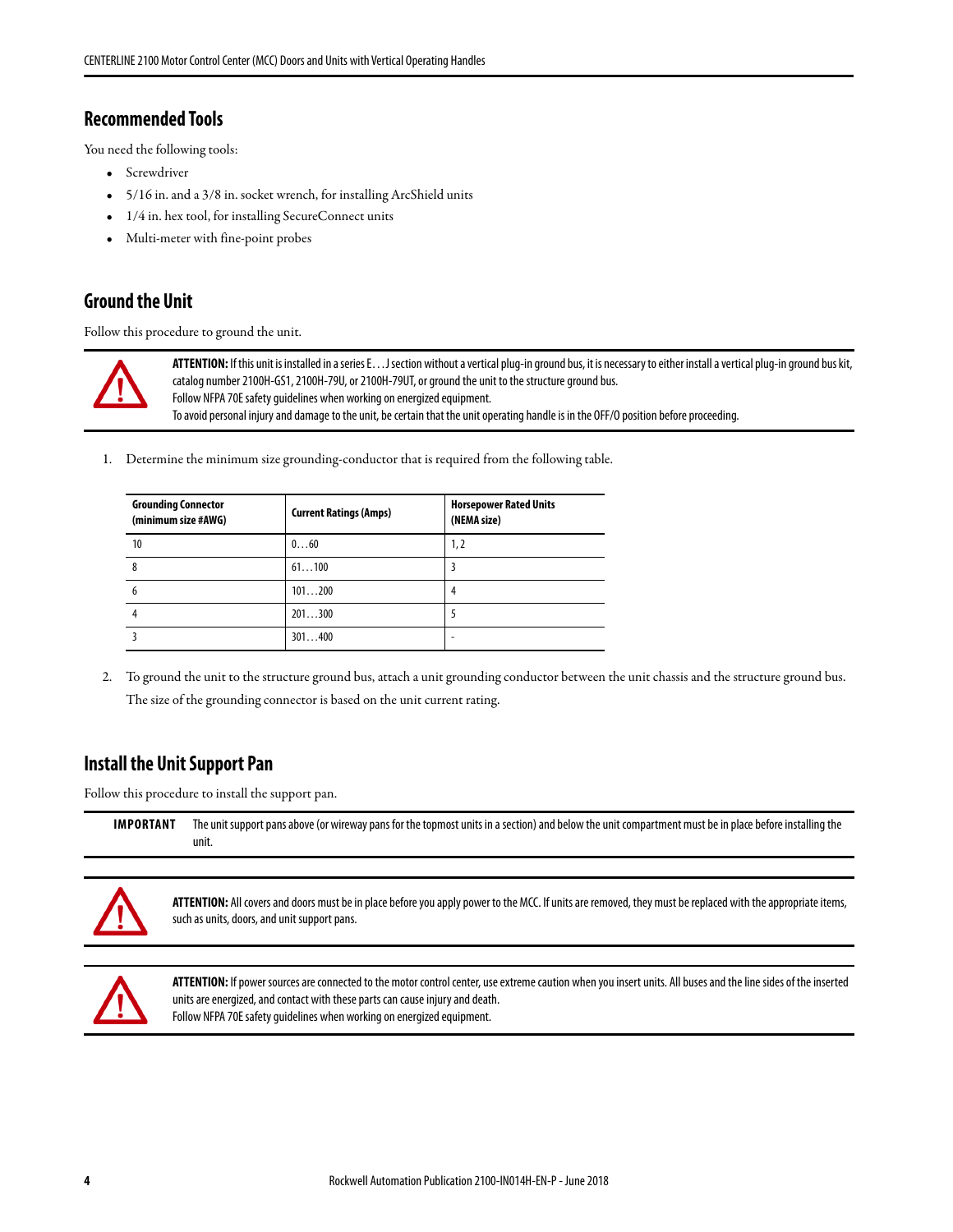1. For ArcShield sections with 100 ms arc duration rating, remove the vertical wireway baffle and set aside for installation later.



2. If present, remove the isolation barrier from the vertical-wireway wall cutout.



- 3. De-energize the unit in the space below where the unit support pan is to be installed.
- 4. Open the unit door above and below where the unit support pan is to be installed.
- 5. Place the unit support pan into the unit space, hold the right side of the support pan approximately 4 in. (100 mm) higher than the left side.
- 6. Place the left front corner of the support pan into the slot on the front of the left sidesheet flange.
- 7. Place the left rear corner of the support pan into the slot of the left sidesheet C-channel.
- 8. Lower the right edge of the unit support pan into the vertical-wireway wall cutout, and press down firmly.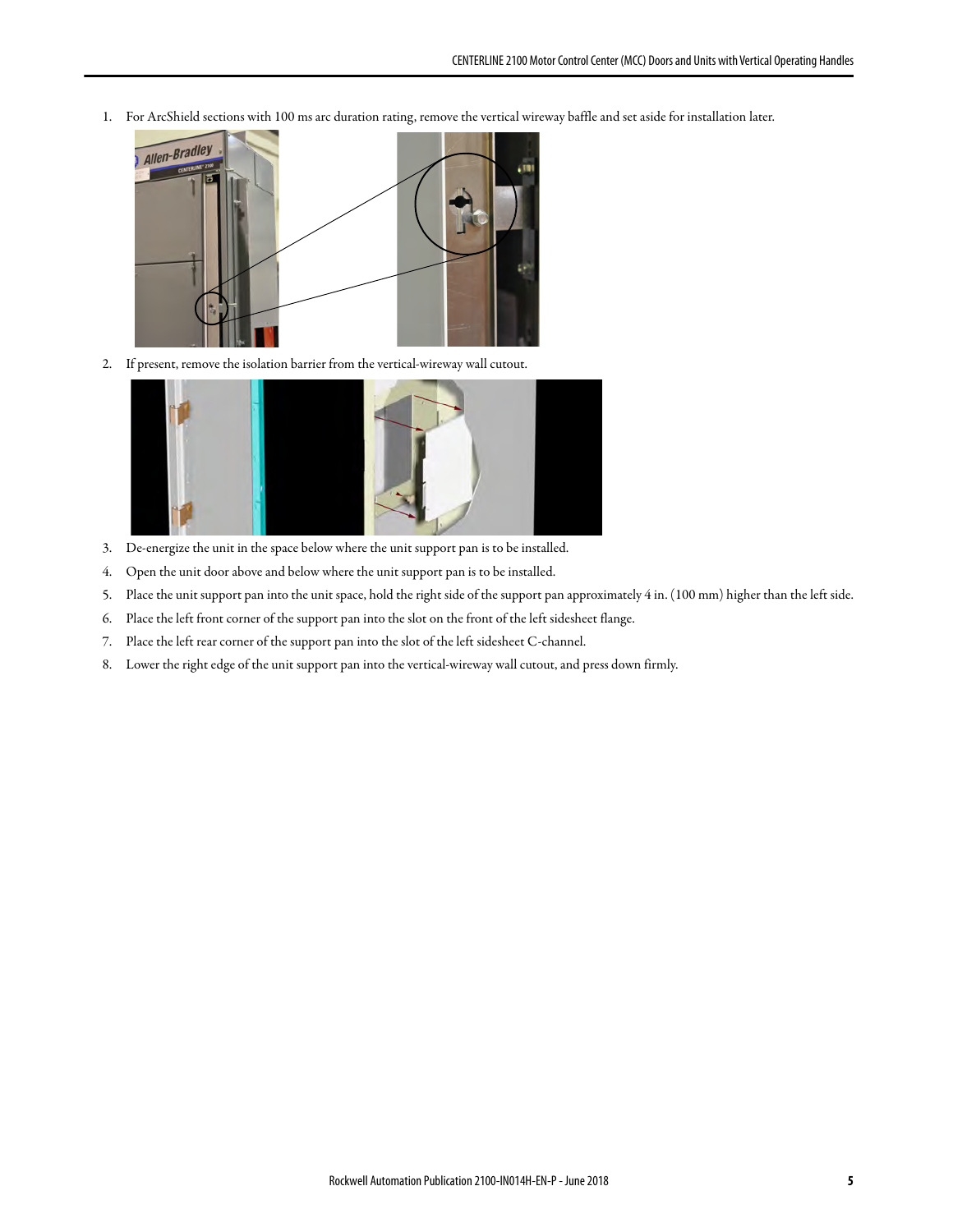#### 9. Secure the support pan.

See the table for more instructions.

| For                                                | <b>Follow This Step</b>                                                                                                                                                                                                                  |
|----------------------------------------------------|------------------------------------------------------------------------------------------------------------------------------------------------------------------------------------------------------------------------------------------|
| Non ArcShield units                                | Insert the white plastic retaining-clip through the holes in the vertical wireway wall and pan, work from inside the vertical wireway as shown. See<br>Non ArcShield Unit Support Pan Installation.                                      |
| All ArcShield units                                | Secure the unit support pan to the right unit support with the 1/4-20 self-tapping screw that is supplied with the bracket and tighten to 55 lb-in<br>(6 N·m) with a 3/8 in. socket wrench. See ArcShield Unit Support Pan Installation. |
| ArcShield units with 100 ms arc<br>duration rating | Secure the left-rear corner of the unit support pan with a 10-32 self-tapping screw and tighten to 32 lb-in (3.6 N-m) by using a 5/16 in. socket wrench.                                                                                 |

#### <span id="page-5-0"></span>Non ArcShield Unit Support Pan Installation



ArcShield Unit Support Pan Installation



<span id="page-5-1"></span>

10. Replace the isolation barrier if one was removed.

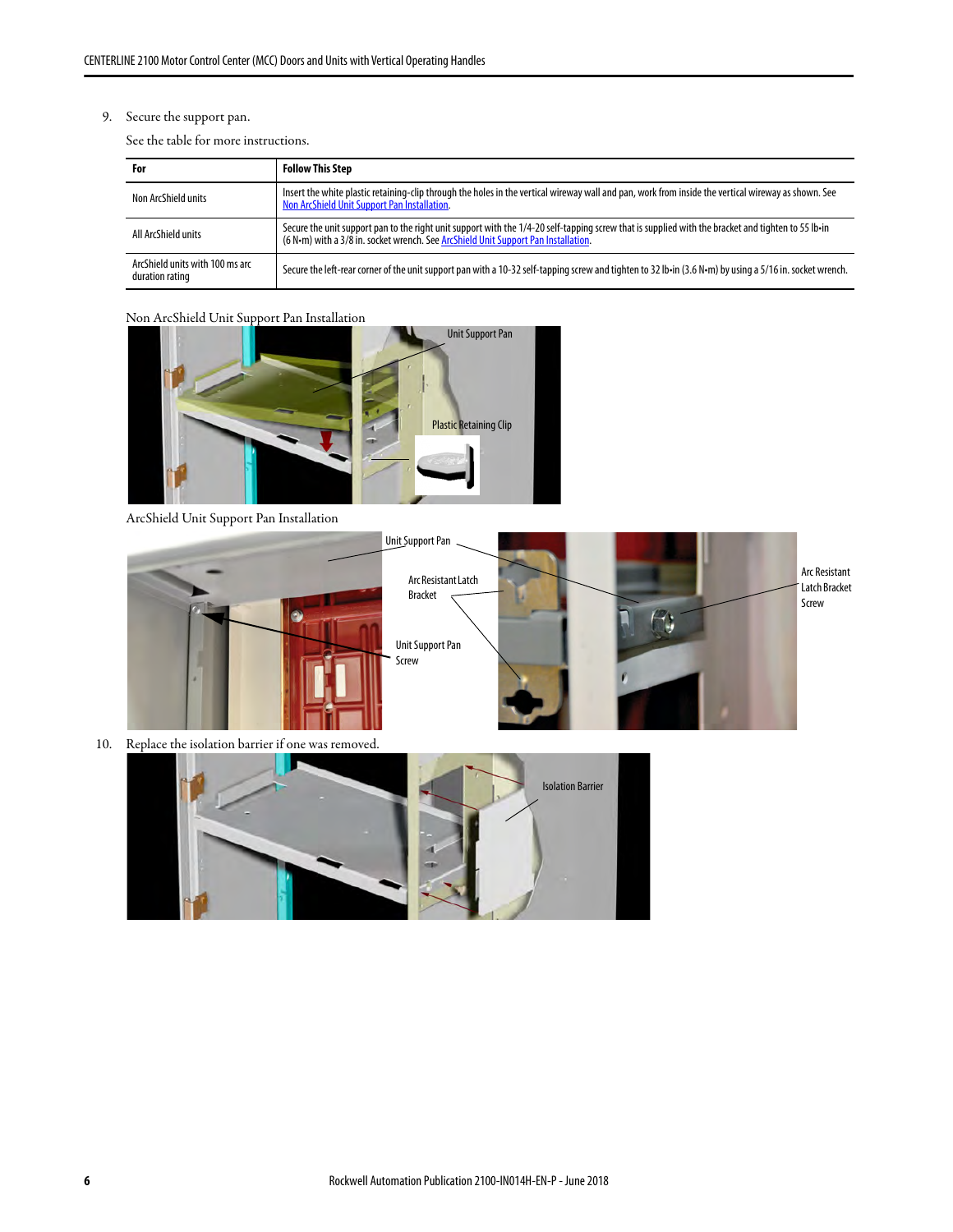### <span id="page-6-0"></span>**Install Swing-out Latch Brackets**

Swing-out latch brackets are used on ArcShield units with 100 ms arc duration rating that have more than two latches (for example, in the middle latch position).

- 1. Work from the inside of the vertical wireway cutout, place the swing-out latch bracket on the back of the front flange of the right unit support.
- 2. Align the latch bracket with the slot in the right unit support so that the alignment tab of the bracket is resting on the bottom of the slot.
- 3. Work from the inside of the vertical wireway and tighten the two 10-32 self-tapping screws to 32 lb•in (3.6 N•m) to secure the swing-out latch bracket to the right unit support.



#### <span id="page-6-1"></span>**Install the Unit**

Follow this procedure to install the unit.



**ATTENTION:** De-energize all units before installing or removing.

When you install or remove MCC units, when possible, de-energize, lockout, and tag-out all sources of power to the MCC. If the MCC units are installed or with power that is applied to the main power bus, follow established electrical safety work practices. See the NFPA 70E Standard for Electrical Safety in the Workplace publication.

Review your company safety lockout and tag-out procedure.

If power sources are connected to the motor control center, use extreme caution when you insert units. All buses and the line sides of the inserted units are energized, and contact with these parts can cause injury or death.

All covers and doors must be in place before you apply power to the MCC. If units are removed, they must be replaced with the appropriate items, such as units, doors, and unit support pans.



**ATTENTION:** Plug-in MCC units can be heavy or awkward to handle. Use an assistant or a platform lift device if necessary to help you handle the unit.

1. Remove the protective caps from the stab openings or open the manual shutters if present (automatic shutters open as the units are inserted).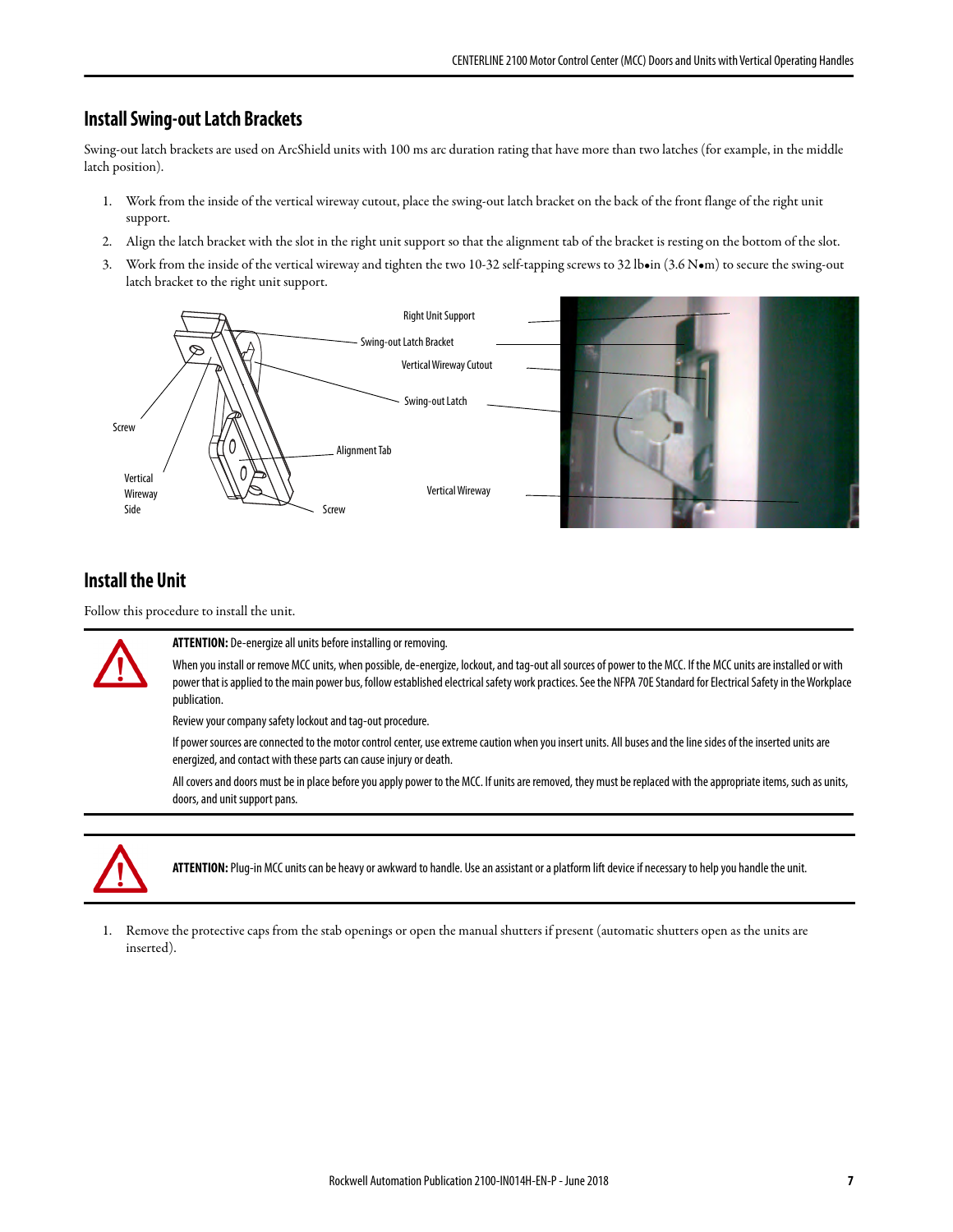- 2. For SecureConnect units, make sure that the breaker handle is in the OFF position and that the power stabs are retracted.
	- a. If the stabs are not retracted, insert the 1/4 in. hex tool into the shaft port.
	- b. Rotate the wrench counter-clockwise to make sure that the stabs are retracted and the stab shutters are closed.



- 3. Reposition your hands as necessary to support the unit while you are installing the unit into the MCC.
- 4. For SecureConnect units, place the unit on the unit support pan and slide it into the section until it is flush with the front of the structure.
- 5. For all other units, follow these steps.
	- a. Place the unit on the unit support pan.
	- b. Slide the unit into the section until it is flush with the front of the structure.
	- c. Connect the power stabs are connected to the vertical bus.



- **TIP** For the CENTERLINE 2100 MCC units with swing-out door latches, it is necessary to rotate the movable portion of the latch bracket to a vertical orientation to avoid interference when installing the unit.
- **TIP** For the CENTERLINE 2100 MCC units with arc-resistant door latches, you can tilt the top of the unit slightly to the rear to avoid interference with the top arc latch bracket. If you do not have enough clearance, loosen the latch bracket screw (approximately two turns) to install the unit.

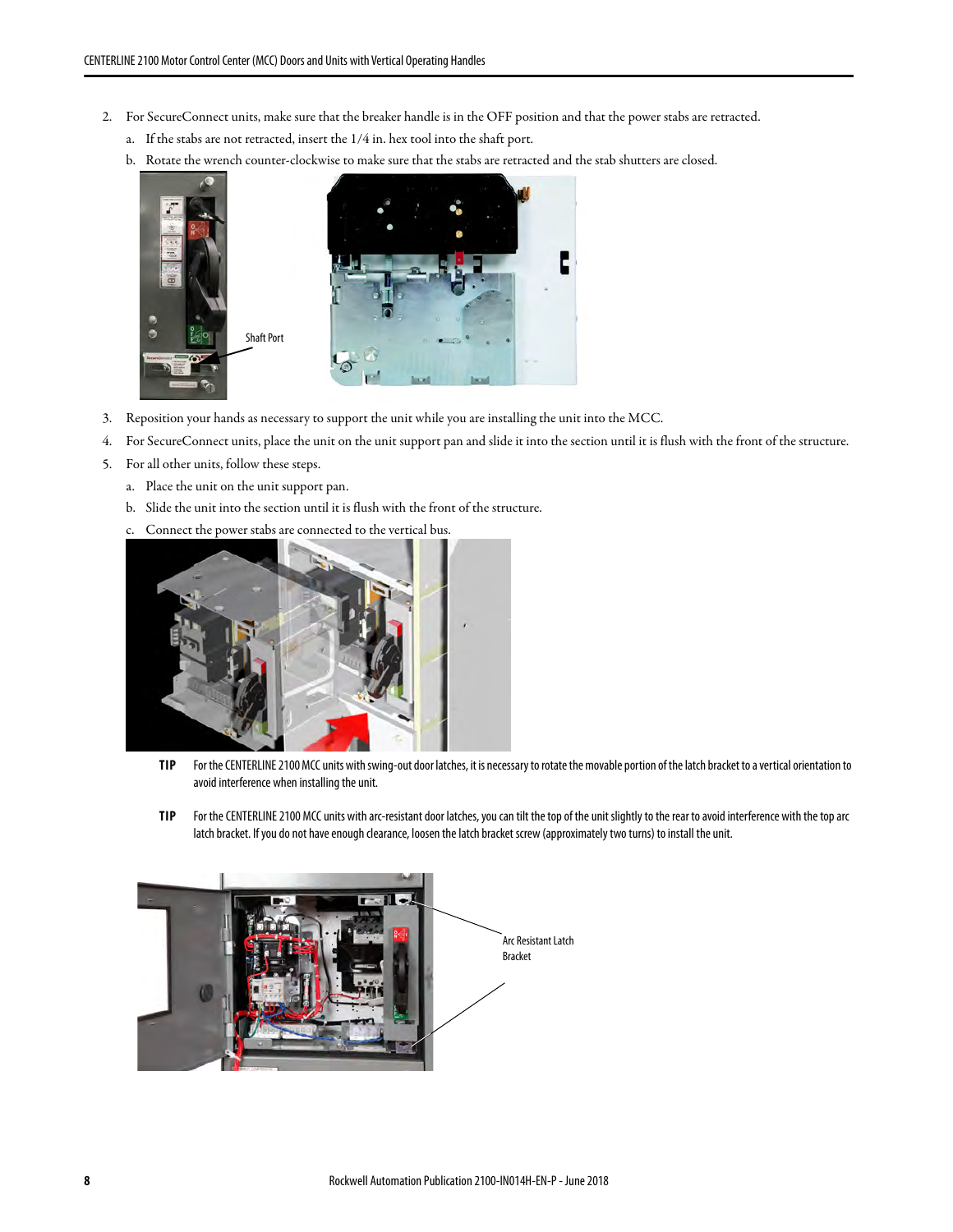6. For all units, secure the unit by tightening the front top and bottom captive latches to 22 lb•in (2.5 N•m).

Units that are 2.0 space factors or larger have two captive latches on the top of the unit and one on the bottom of the unit.

All ArcShield sections with 100 ms arc duration rating, have two captive latches on the top of the unit and one on the bottom of the unit.



Unit support pan above the unit is not shown for clarity.

**IMPORTANT** Top captive latch must be rotated to vertical and engage behind the front flange of the unit support pan above the unit. Bottom captive latch must be rotated to vertical and engage into the slot of the unit support pan as shown.

**IMPORTANT** Be sure to comply with the National Electric Code 6.7 ft (2 m) unit handle-to-floor height limitation, as identified in NEC 2005 Article 404.8(A) and UL standard 845, for units in the topmost location of a vertical section. A unit operating-handle extender kit, catalog number 2100H-NE1, is available for any handles higher than 6.7 ft (2 m) off the ground.

- 7. Install other cables or devices.
- 8. For ArcShield sections with 100 ms arc duration rating, replace the vertical wireway baffle.



For SecureConnect units. engage the power stabs after installing the door. See [Extend SecureConnect Unit Power Stabs on page 12.](#page-11-0)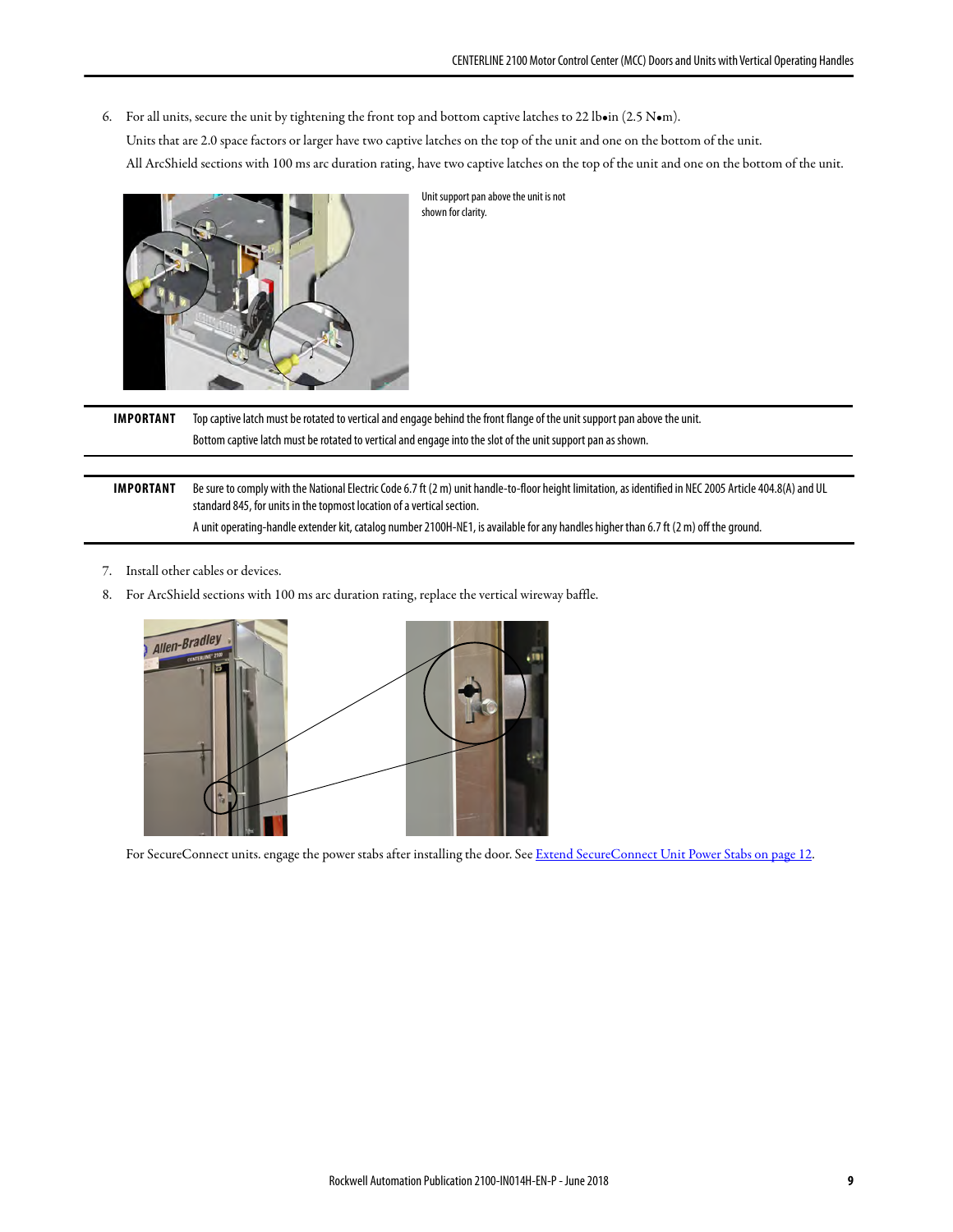## <span id="page-9-0"></span>**Install the Door**

Follow this procedure to install the door.



**ATTENTION:** Doors that are not rated for 100 ms arc duration or Device Limited ArcShield must not be installed in a section that is rated for 100 ms arc duration or Device Limited ArcShield. If the incorrect door is installed, the arc resistant rating does not apply.

1. Position the door over the unit opening while holding the right side of the door slightly toward you and push in the left side until it is flush with the front of the structure.



2. Swing the door open and slide each hinge pin through the door and structure hinges.

| <b>For Units With</b>                              | <b>Follow This Step</b>                                                                                                                                                                                                                                                                                                                                                                                                             |
|----------------------------------------------------|-------------------------------------------------------------------------------------------------------------------------------------------------------------------------------------------------------------------------------------------------------------------------------------------------------------------------------------------------------------------------------------------------------------------------------------|
| A control station                                  | First slide the hinge pin through the tab on the control station wiring, then into the closest hinge.                                                                                                                                                                                                                                                                                                                               |
| ArcShield units with<br>100 ms arc duration rating | Two hinges are required for each hinge leaf.<br>1. The upper hinge on each door must be removed from the structure to install/remove the uppermost hinge pin.<br>2. Insert the hinge pin through the upper hinge, then through the hinge leaf and lower hinge.<br>3. Install the upper hinge on the MCC structure with the 1/4-20 self-tapping screw that is provided and tighten to 55 lb-in (6 N-m) with a 3/8 in. socket wrench. |



Hinge for Standard Units and ArcShield Units with Device Limited Rating Hinger Company Hinge for ArcShield Units with 100 ms Arc Duration Rating

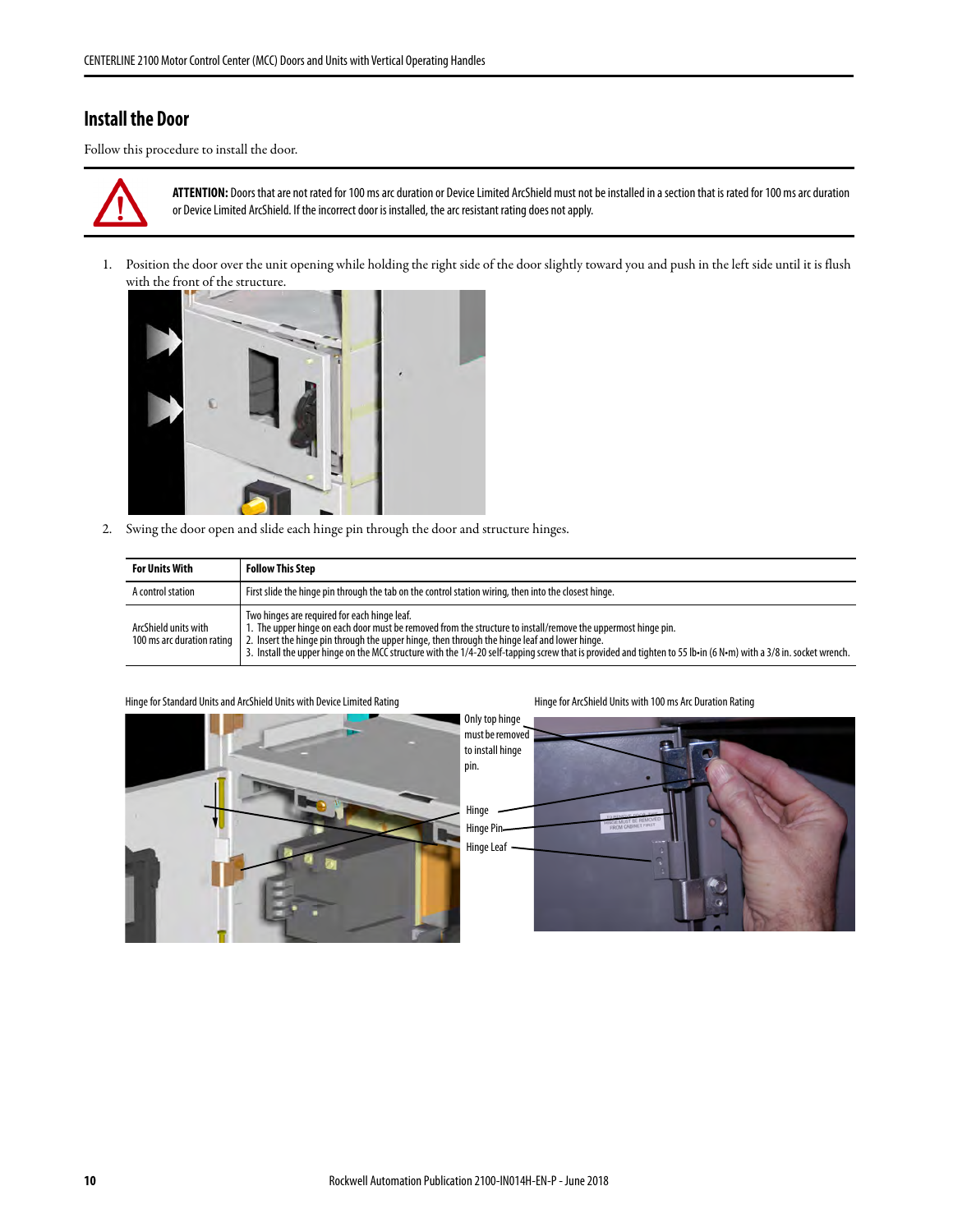3. If a control station is present, place it through the door cutout and tighten the captive screws.



- 4. If swing-out latch brackets are present, rotate the movable portion of the swing-out latch bracket in the counter-clockwise direction unit it stops.
- 5. Close the door and secure the latch.

See MCC instructions, publication [2100-IN012,](http://literature.rockwellautomation.com/idc/groups/literature/documents/in/2100-in012_-en-p.pdf) for more information on proper door latch orientations.

| For                                                        | Follow This Step                                                                                                           |  |
|------------------------------------------------------------|----------------------------------------------------------------------------------------------------------------------------|--|
| Non-arc resistant latches                                  | Turn each door latch 1/4 turn until the latch catches onto the unit support pan or structure and holds the door<br>closed. |  |
| Units that are equipped with arc resistant<br>door latches | Orient the slot of the latch so that it is horizontal, then push in the latch and rotate 1/4 turn.                         |  |

**TIP** Latches can require a screwdriver to open and close.





**TIP** When properly latched, the slots on the arc resistant latches are vertical and the latch springs are compressed. The spacing of the spring coils is decreased.

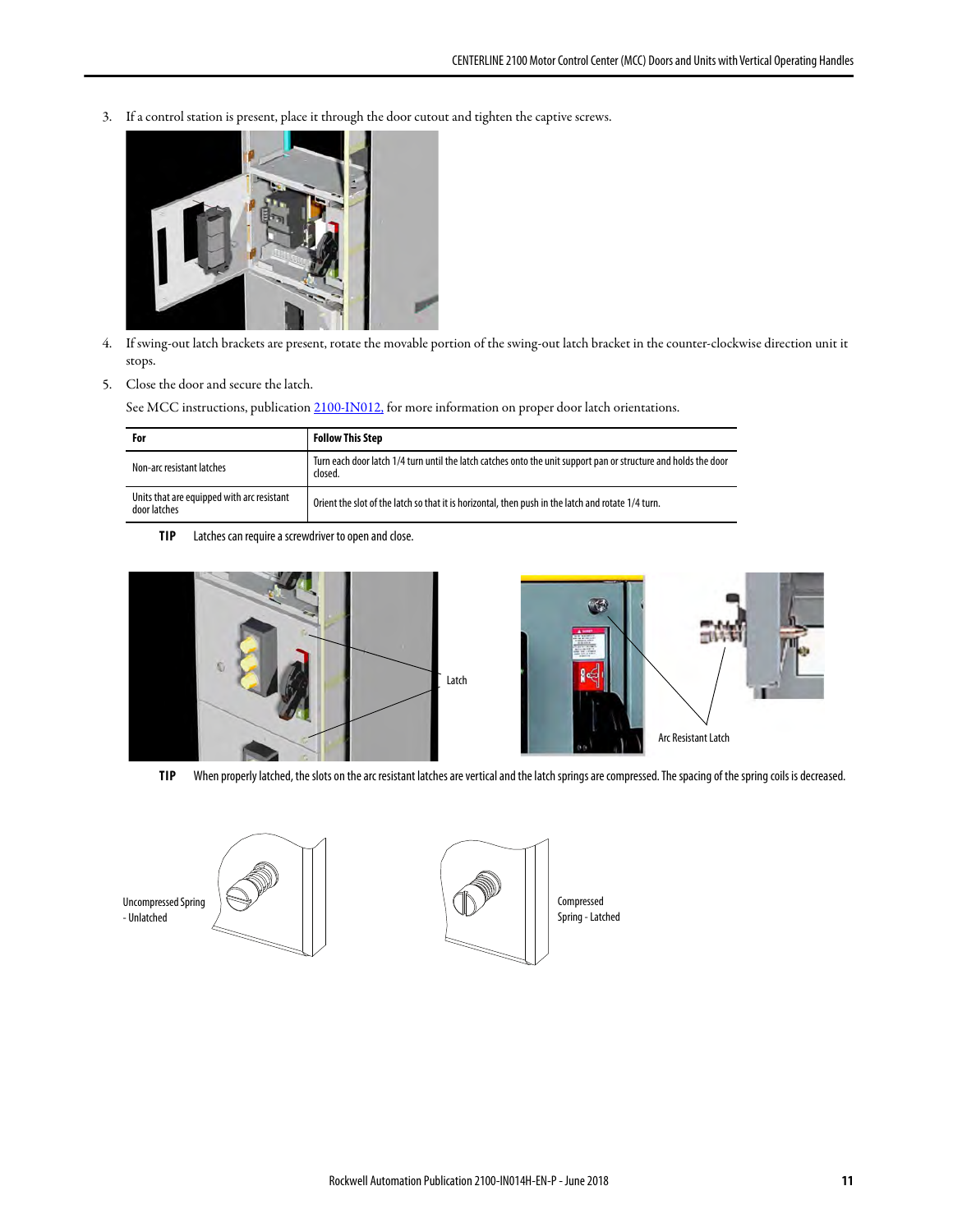# <span id="page-11-0"></span>**Extend SecureConnect Unit Power Stabs**

Follow this procedure to extend the SecureConnect unit power stabs.

- 1. Verify that the disconnect handle is in the OFF/O position.
- 2. Insert 1/4 in. hex tool into shaft port and rotate tool clockwise.

The indicator next to the disconnect handle changes from green to red.

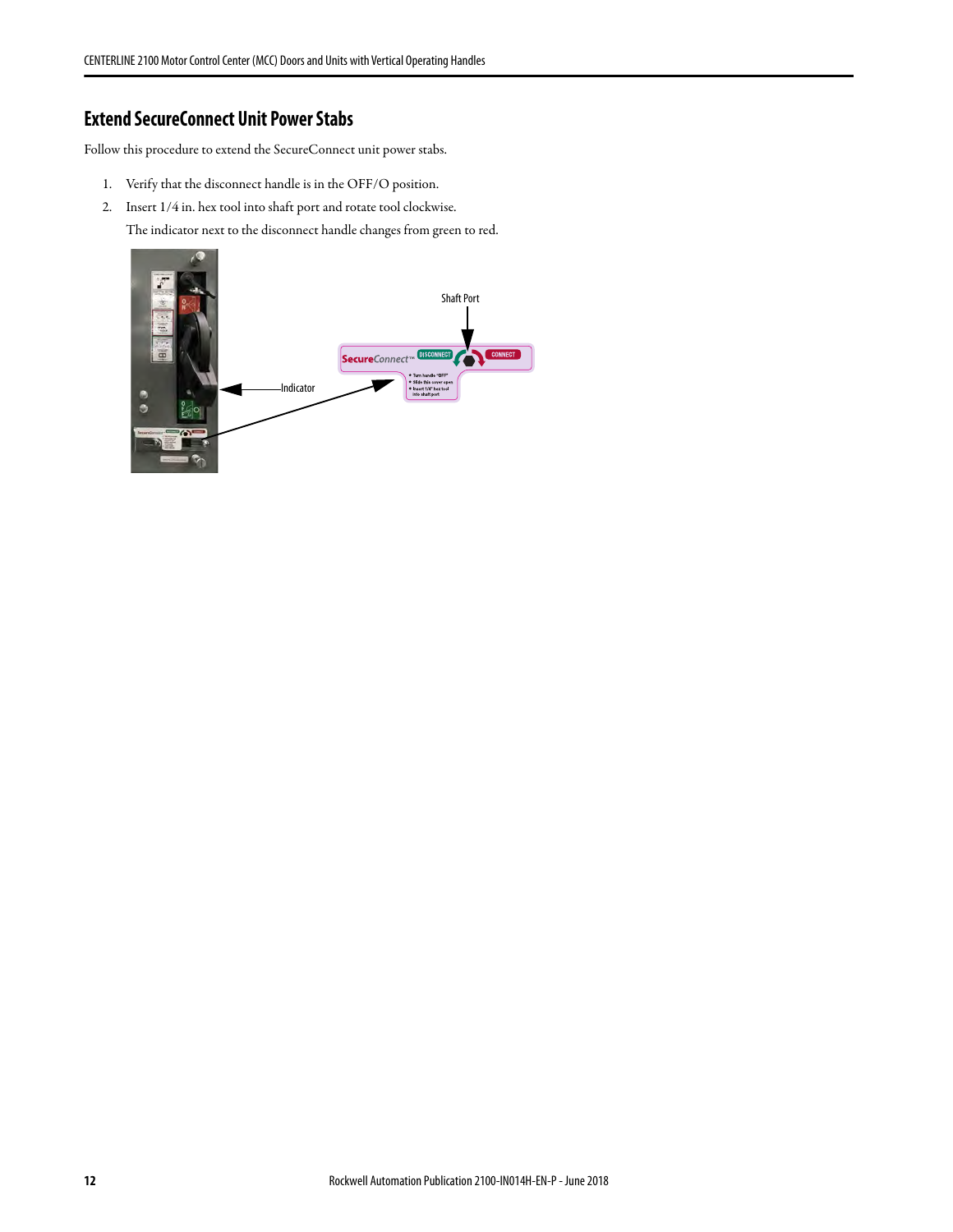# <span id="page-12-0"></span>**Additional Resources**

These documents contain more information about related products from Rockwell Automation.

| Resource                                                                                                                                      | <b>Description</b>                                                                                    |
|-----------------------------------------------------------------------------------------------------------------------------------------------|-------------------------------------------------------------------------------------------------------|
| CENTERLINE 2100 Low Voltage Motor Control Centers Instruction Manual, publication 2100-IN012                                                  | Provides general instructions for MCC Units.                                                          |
| CENTERLINE 2100 Motor Control Center Units with Horizontal Operating Handles, publication<br>2100-IN060                                       | Provides information on the installation of units with horizontal operating handles.                  |
| Safety Guidelines for the Application, Installation, and Maintenance of Solid-state Control<br>Installation Instructions, publication SGI-1.1 | Provides safety quidelines for the application, installation, and maintenance of solid-state control. |
| Industrial Automation Wiring and Grounding Guidelines, publication 1770-4.1                                                                   | Provides general quidelines for installing a Rockwell Automation® industrial system.                  |
| Product Certifications website, http://www.rockwellautomation.com/products/certification                                                      | Provides declarations of conformity, certificates, and other certification details.                   |

You can view or download publications at<http://www.rockwellautomation.com/literature/>. To order paper copies of technical documentation, contact your local Allen-Bradley distributor or Rockwell Automation sales representative.